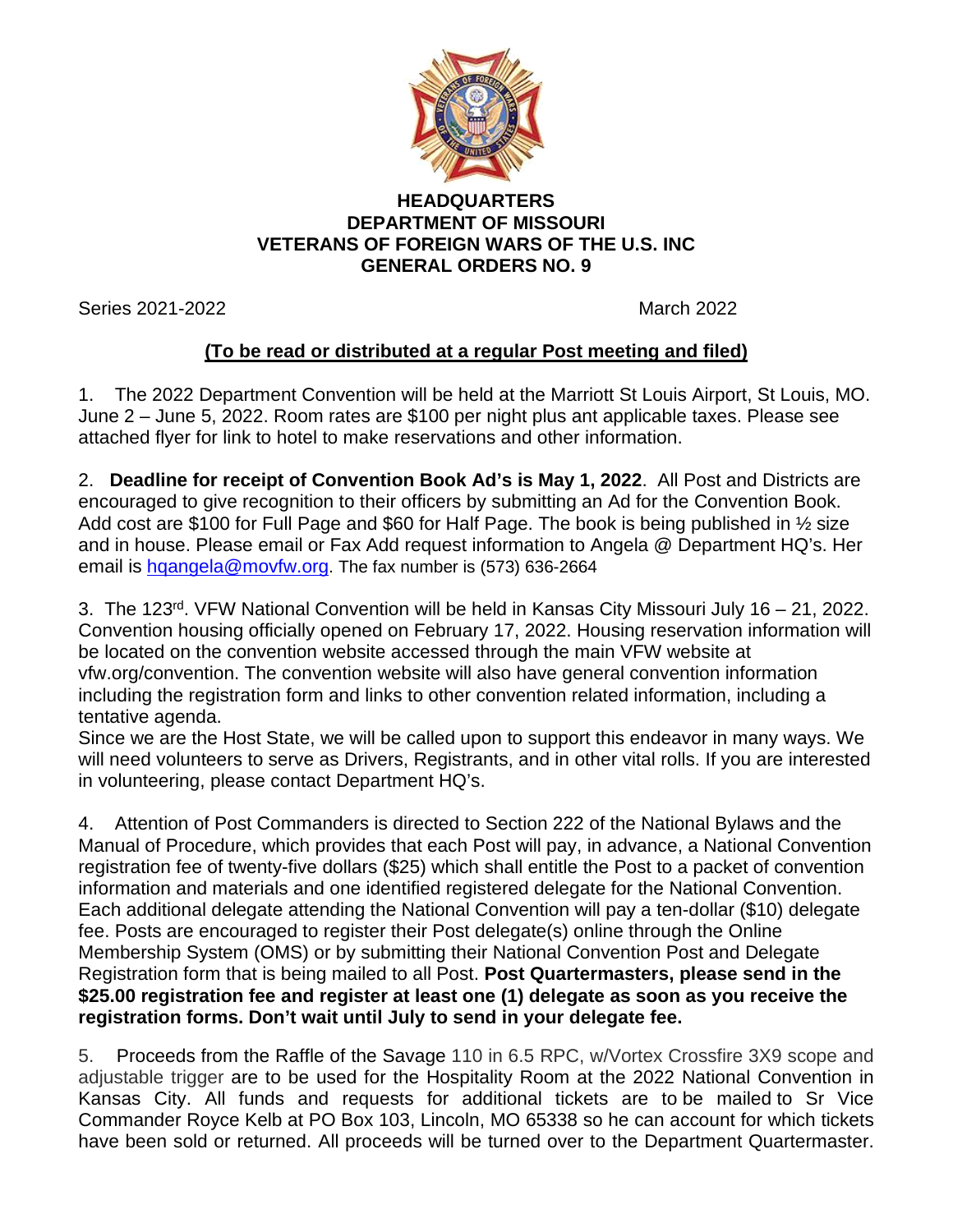General Orders #9, Series 2021-22 James Nail, State Commander Page - 2

Drawing will be in June at the State Convention.

6. Post Commanders are reminded that the annual election of Post Officers must be held during the month of April. Post officers shall be installed in their respective offices prior to the convening of the Department Convention. Newly installed officers do not assume their duties until the Department Commander is installed at the State Convention. Post-Election Report Forms are being mailed to Post Quartermasters with instructions that they complete the form online through the Online Membership System (OMS) or they can complete the form and return directly to National Headquarters **immediately following** the election of Post Officers but not later than June 1, 2022.

7. Pursuant to Section 403 of the National Bylaws and the Manual of Procedure, each District shall hold an annual District Convention for the purpose of electing District officers, such convention to be held not less than ten (10) days nor more than seventy-five (75) days prior to the convening of the Department Convention.

8. Post and Districts are reminded that sections 216, 416 and 516 of the Manual of Procedures states in part: "-----officers, elected and appointed, shall submit proof of eligibility to the Adjutant. ----officers shall not be installed or assume the duties of their office until proof of eligibility has been submitted and properly reviewed. Such proof of eligibility shall be open to and reviewed by the Commander, Adjutant and Quartermaster prior to installation to office."

9. Section 222 of the National Bylaws and the Manual of Procedure provides that delegates and alternates for the District Convention and meetings, Department and National Conventions shall be elected at a regular meeting in April. Posts are entitled to one (1) delegate and one (1) alternate for each thirty (30) members or fraction thereof in good standing in the Post as of March 31.

10. It's likely that **membership has never been more important**. As of today, March 1, 2022. the Department is at 94.16%. We **MUST** work hard if we are going to reach our goal. The weather has opened up so please set up a group and schedule a time to call your continuous members and those Comrades whose membership has expired. It is vital that you do so. We need these members to carry out our mission, and we need their presence in our organization to fight for funding for our various programs that are vital for all Veterans. It is important that they remain with us. Don't forget about the Life Member rebate program. Anyone joining as a Life Member or upgrades to a Life Member will receive a check for 50% of their Life Member Dues from the Department Quartermaster. Make sure to notify him at  $qm@movfw.org$  so he knows to mail you your rebate check. The Council voted a specific amount of money for this program so when it runs out the program will end so don't delay in letting your members know about this program. Email or call the State Quartermaster if you have questions. The 50% rebate does not apply to Legacy Life but the \$45 incentive still applies

## 11. **New / Reinstated Membership Grant Initiative for VFW.**

Effective January 1, 2022 every VFW Post that signs up and submits full membership dues\* for each member will receive a grant based on the type of membership submitted while funds are available. Please see attached from Dan West, Assistant Adjutant General, for full details